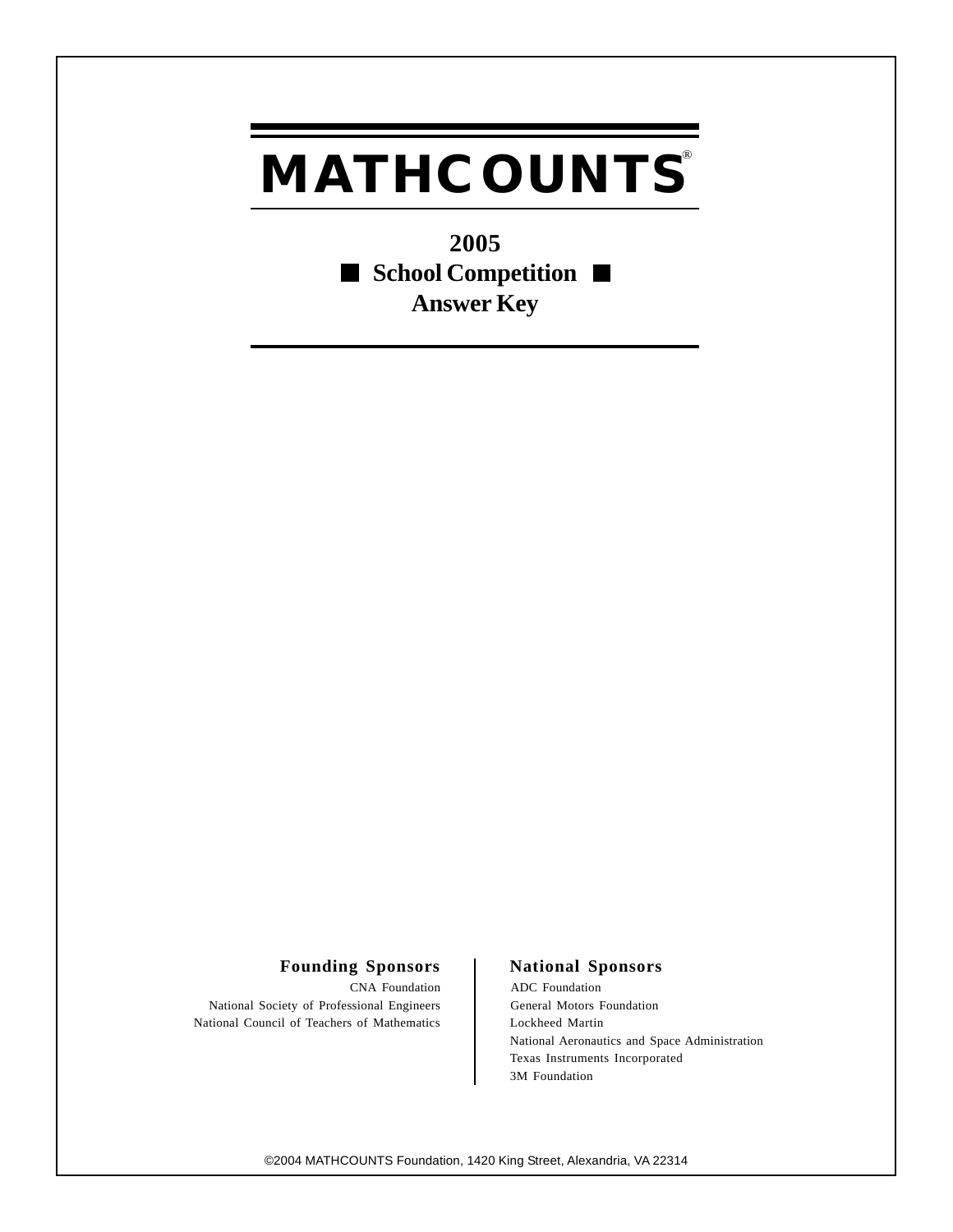| <b>Sprint Round Answers</b>            |                            |                                                           |                                    |  |  |  |  |  |  |
|----------------------------------------|----------------------------|-----------------------------------------------------------|------------------------------------|--|--|--|--|--|--|
| 1.<br>68 (cents)                       | 11. $(\$)36.80$            |                                                           | <b>21.</b> (\$)3150 or 3150.00     |  |  |  |  |  |  |
| 3520 (square miles)<br>2.              | <b>12.</b> 15 (feet)       |                                                           | 22. 125.5                          |  |  |  |  |  |  |
| 8 (percent)<br>3.                      | <b>13.</b> 40 (marbles)    |                                                           | 23. $(\$)84$ or 84.00              |  |  |  |  |  |  |
| 16 (integers)<br>4.                    | 14. 68 (square inches)     |                                                           | <b>24.</b> 42 (ounces)             |  |  |  |  |  |  |
| 5.<br>440 (°F)                         | <b>15.</b> 800 (pages)     |                                                           | $25. -2$                           |  |  |  |  |  |  |
| 93<br>6.                               | 16. Orange                 |                                                           | <b>26.</b> 12 or $12^{th}$ (grade) |  |  |  |  |  |  |
| 11 (letters)<br>7.                     | 17. $3 (ways)$             |                                                           | 27. 4 (centimeters)                |  |  |  |  |  |  |
| 11/36<br>8.                            | 18. $$\times$$ 80 or 80.00 |                                                           | 28. Aug or August                  |  |  |  |  |  |  |
| 9.<br>9                                | 19. 34                     |                                                           | 29.3/5                             |  |  |  |  |  |  |
| <b>10.</b> 9000 (seconds)              | <b>20.</b> 150 (minutes)   |                                                           | <b>30.</b> 1.38                    |  |  |  |  |  |  |
| <b>Target Round Answers</b><br>$1. -2$ | 3.14/3                     | <b>5.</b> 0.5 or .5 (miles)<br>7. 0.38 or .38 (pounds per |                                    |  |  |  |  |  |  |
| 2. $1/42$                              | 36 (rectangles)<br>4.      | 6. $8$                                                    | week)<br>8. $9:31$ (a.m.)          |  |  |  |  |  |  |
| <b>Team Round Answers</b>              |                            |                                                           |                                    |  |  |  |  |  |  |
| 1. $13$ (cents)                        |                            | 6. $32$ (lines)                                           |                                    |  |  |  |  |  |  |
| 2.8/25                                 |                            | <b>7.</b> 107 (degrees)                                   |                                    |  |  |  |  |  |  |
| <b>3.</b> 23 (full weeks)              |                            | 8. V                                                      |                                    |  |  |  |  |  |  |
| 4. $7/3$                               |                            | <b>9.</b> 3280 (units)                                    |                                    |  |  |  |  |  |  |
| 5. 60 (square units)                   |                            | <b>10.</b> 75 (minutes)                                   |                                    |  |  |  |  |  |  |
|                                        |                            |                                                           |                                    |  |  |  |  |  |  |